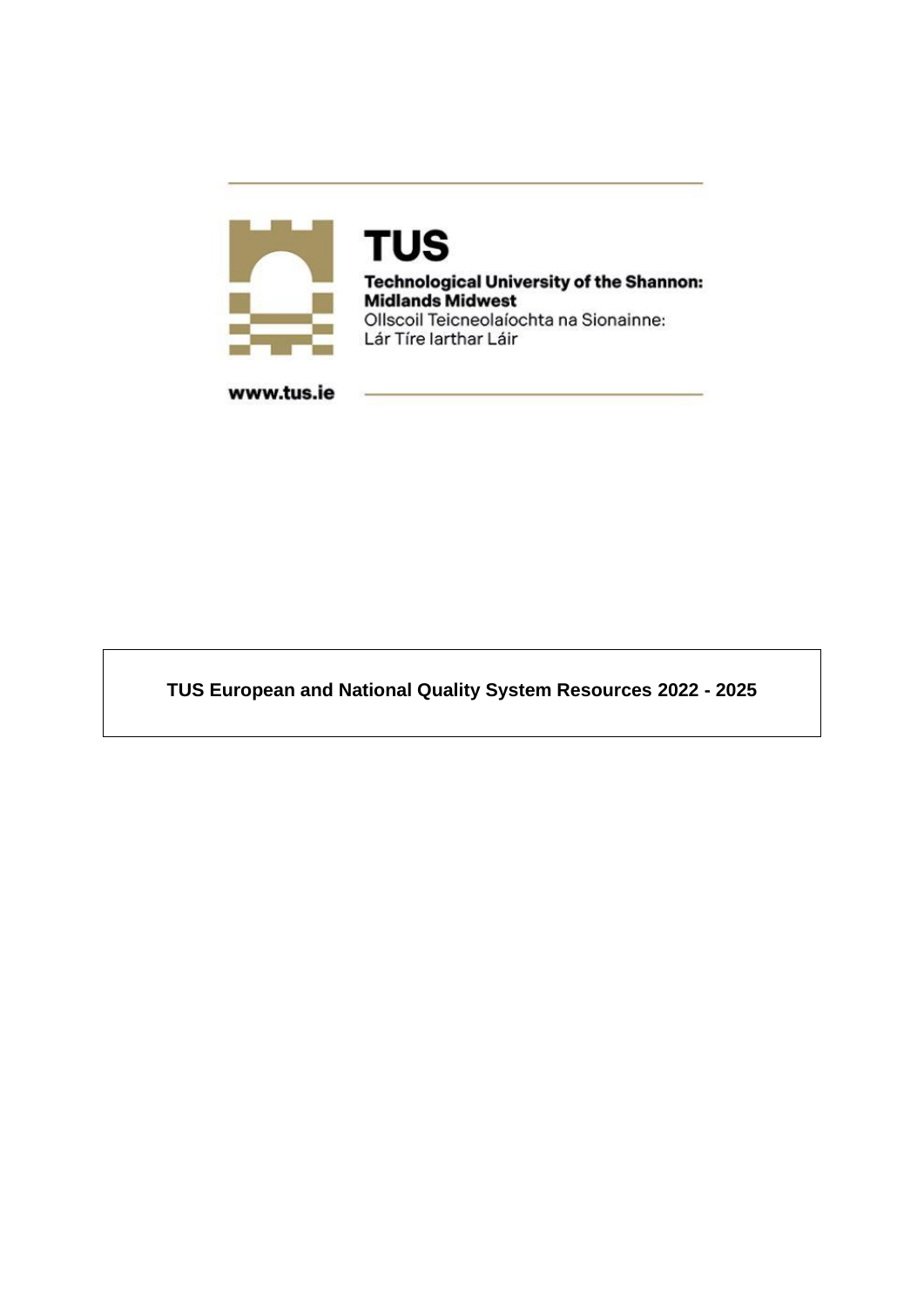

# **Document Control Record**

| <b>Academic Quality Assurance and Enhancement Handbook</b> |                                                                          |
|------------------------------------------------------------|--------------------------------------------------------------------------|
| Volume X: No X                                             |                                                                          |
| <b>Document Title</b>                                      | <b>TUS European and National Quality System Resources</b><br>2022 - 2025 |
| <b>Document Entrust</b>                                    | Academic Council Subcommittee:                                           |
|                                                            | Quality Management: Assurance, Enhancement &<br>Integration              |
| <b>Document Status</b>                                     | Approved                                                                 |
| <b>Revision No</b>                                         | 1.0                                                                      |
| <b>Pages</b>                                               | Page 2 of 6                                                              |
| <b>Approval Body</b>                                       | <b>Academic Council</b>                                                  |
| Date of Approval                                           | 25/02/2022                                                               |
| <b>Next Revision</b>                                       | 2025                                                                     |

| <b>Revision History</b> |                                    |
|-------------------------|------------------------------------|
| <b>Revision No</b>      | <b>Comments/Summary of Changes</b> |
| 1.0                     | Noted by Academic Council          |
|                         |                                    |
|                         |                                    |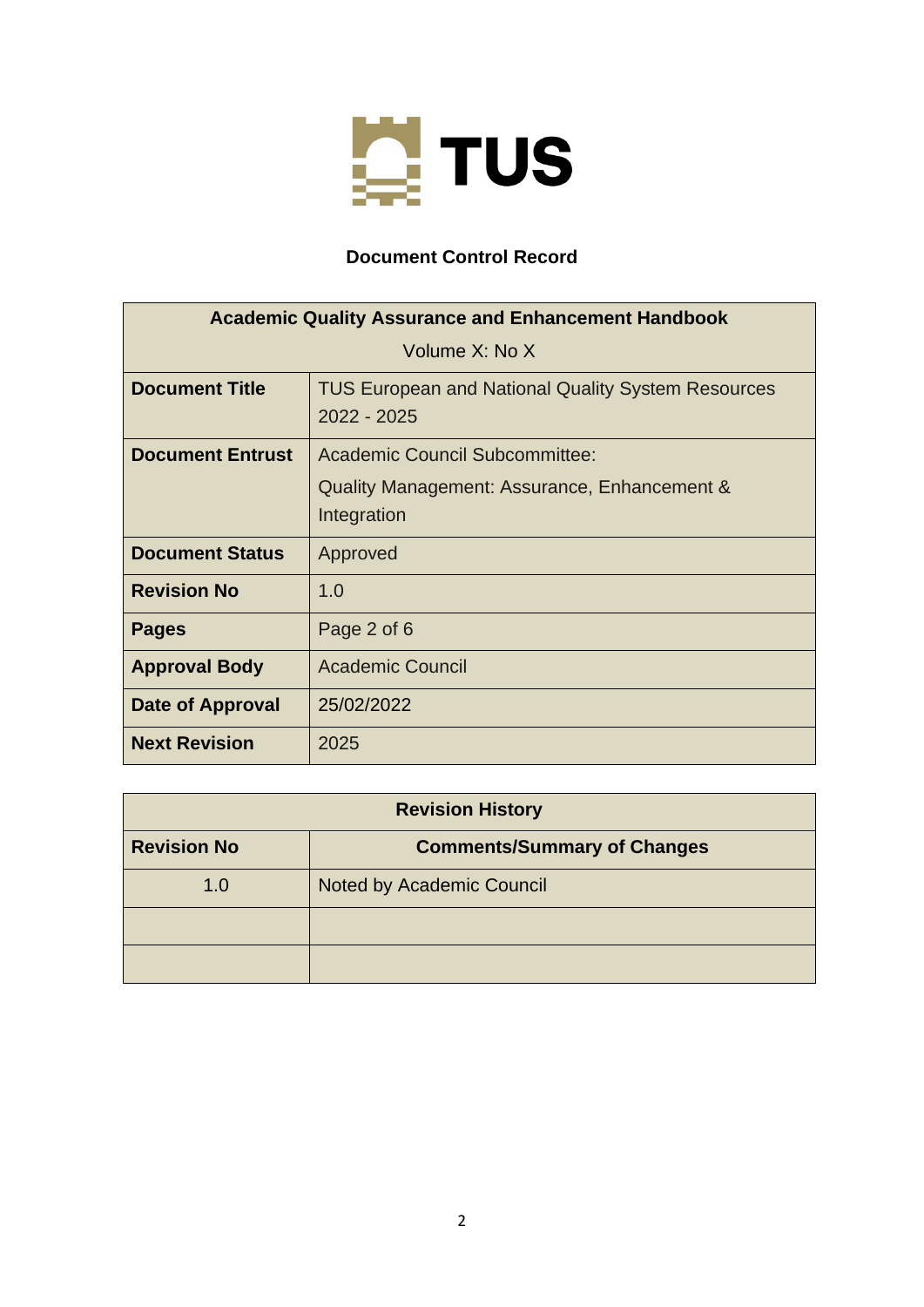### **National Quality System Resources**

Including Legislation, Quality Assurance Guidelines and QQI Award Standards and IHEQN Documents.

Note: All links accessed 19<sup>th</sup> January 2022

#### **A) Legislation:**

- 1. [Technological Universities Act 2018](https://www.oireachtas.ie/en/bills/bill/2015/121/)
- 2. [Qualifications and Quality Assurance \(Education and Training\) Act 2012](http://www.irishstatutebook.ie/eli/2012/act/28/enacted/en/pdf)
- 3. [Qualifications and Quality Assurance \(Education and Training\) \(Amendment](http://www.irishstatutebook.ie/eli/2019/act/32/enacted/en/html)  [Act\) 2019](http://www.irishstatutebook.ie/eli/2019/act/32/enacted/en/html)
- 4. [Institutes of Technology Acts 2006](http://www.irishstatutebook.ie/eli/2006/act/25/enacted/en/pdf)
- 5. [Safety, Health & Welfare at Work Act 2005](http://www.irishstatutebook.ie/eli/2005/act/10/enacted/en/pdf)
- 6. [Equality Act 2004](http://www.irishstatutebook.ie/pdf/2004/en.act.2004.0024.pdf)
- 7. [Equal Status Act 2000](http://www.irishstatutebook.ie/pdf/2000/en.act.2000.0008.pdf)
- 8. [Equal Status Act 2004](http://www.irishstatutebook.ie/pdf/2004/en.act.2004.0024.pdf)
- 9. [Equal Status \(Amendment\) Act 2012](http://www.irishstatutebook.ie/eli/2012/act/41/enacted/en/pdf)
- 10[.Equality \(Miscellaneous Provisions\) Act 2015](http://www.irishstatutebook.ie/eli/2015/act/43/enacted/en/pdf)
- 11[.Data Protection Act 1988 –](http://revisedacts.lawreform.ie/eli/1988/act/25/revised/en/pdf?annotations=true) 2018
- 12[.Data Protection \(Amendment\) Act 2003](http://www.irishstatutebook.ie/eli/2003/act/6/enacted/en/pdf)
- 13[.Student Support Act 2011](http://www.irishstatutebook.ie/eli/2011/act/4/enacted/en/pdf)
- 14. [Freedom of Information Act 2014](http://www.irishstatutebook.ie/eli/2014/act/30/enacted/en/pdf)
- 15. [Disability Act 2005](http://www.irishstatutebook.ie/eli/2005/act/14/enacted/en/pdf)
- 16[.United Nations Convention on the Rights of Persons with Disabilities](https://www.un.org/development/desa/disabilities/convention-on-the-rights-of-persons-with-disabilities.html)
- 17[.General Data Protection Regulation \(EU\) 2016/679](https://publications.europa.eu/en/publication-detail/-/publication/3e485e15-11bd-11e6-ba9a-01aa75ed71a1/language-en)
- 18[.Child First Act 2015](http://www.irishstatutebook.ie/eli/2015/act/36/enacted/en/html)

### **B) Statutory Quality Assurance Guidelines**

**European (European Association for Quality Assurance in Higher Education: ENQA)**

1. [ENQA Standards & Guidelines for Quality Assurance in the European Higher](https://enqa.eu/wp-content/uploads/2015/11/ESG_2015.pdf)  [Education Area \(ESG\) May 2015](https://enqa.eu/wp-content/uploads/2015/11/ESG_2015.pdf)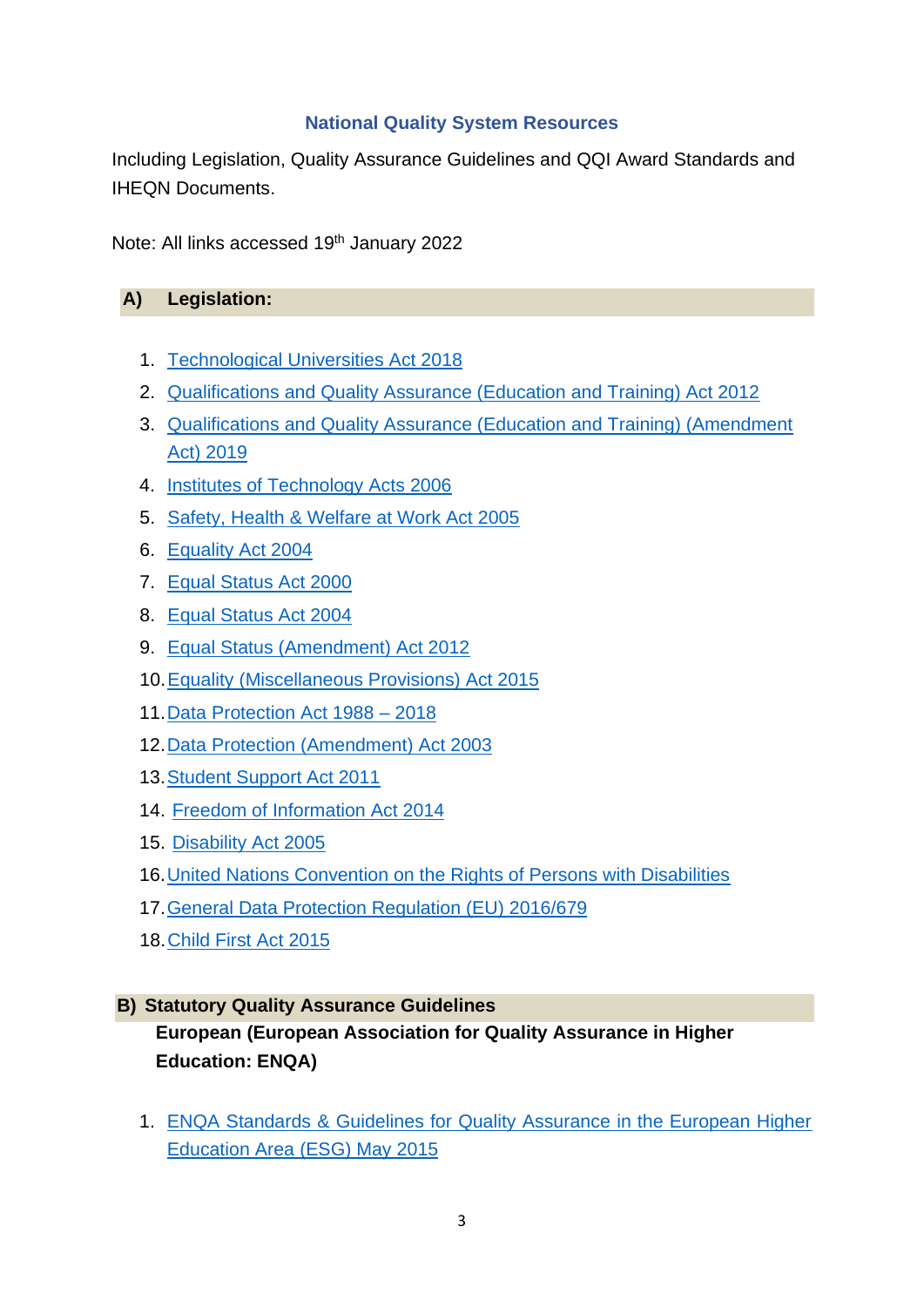- 2. [European Approach for Quality Assurance of Joint Programmes. European](https://www.google.ie/url?esrc=s&q=&rct=j&sa=U&url=https://www.eqar.eu/assets/uploads/2018/04/02_European_Approach_QA_of_Joint_Programmes_v1_0.pdf&ved=2ahUKEwjNvOTSx6X1AhWvg_0HHSz6BgwQFnoECAQQAg&usg=AOvVaw3yrMASmbeSfptk3EUTtkGE)  [Higher Education Area](https://www.google.ie/url?esrc=s&q=&rct=j&sa=U&url=https://www.eqar.eu/assets/uploads/2018/04/02_European_Approach_QA_of_Joint_Programmes_v1_0.pdf&ved=2ahUKEwjNvOTSx6X1AhWvg_0HHSz6BgwQFnoECAQQAg&usg=AOvVaw3yrMASmbeSfptk3EUTtkGE)
- 3. [Guidelines for Good Practice for Awarding Joint Degree. European Consortium](https://www.google.ie/url?esrc=s&q=&rct=j&sa=U&url=https://ecahe.eu/wp-content/uploads/2021/06/Guidelines-for-Good-Practice-for-Awarding-Joint-Degrees.pdf&ved=2ahUKEwiUhYXAyKX1AhUzi_0HHdnEArcQFnoECAAQAg&usg=AOvVaw19E_Zhd7GfTeIyIPAE6JAO)  [for Accreditation](https://www.google.ie/url?esrc=s&q=&rct=j&sa=U&url=https://ecahe.eu/wp-content/uploads/2021/06/Guidelines-for-Good-Practice-for-Awarding-Joint-Degrees.pdf&ved=2ahUKEwiUhYXAyKX1AhUzi_0HHdnEArcQFnoECAAQAg&usg=AOvVaw19E_Zhd7GfTeIyIPAE6JAO)

# **C) National (Quality and Qualifications Ireland: QQI)**

- 1. [QQI Policy on Quality Assurance Guidelines 2016](https://www.qqi.ie/Downloads/Policy%20on%20Quality%20Assurance%20Guidelines.pdf)
- 2. [QQI Core Statutory Quality Assurance Guidelines 2016](https://www.qqi.ie/Downloads/Core%20Statutory%20Quality%20Assurance%20Guidelines.pdf)
- 3. [QQI Sector Statutory Quality Assurance Guidelines developed by QQI for](https://www.qqi.ie/Downloads/Core%20Statutory%20Quality%20Assurance%20Guidelines.pdf)  [Institutes of Technology \(other than DIT\) 2016](https://www.qqi.ie/Downloads/Core%20Statutory%20Quality%20Assurance%20Guidelines.pdf)
- 4. [QQI Procedures and Criteria Relating to Delegation of Authority 2016](http://www.thea.ie/contentfiles/Procedures_and_criteria_relating_to_delegation_of_authority.pdf)
- 5. [QQI Policy and Criteria for Making Awards](https://www.qqi.ie/Downloads/Policy%20and%20Criteria%20for%20Making%20Awards.pdf)
- 6. [QQI Policy Restatement Policy and Criteria for Access, Transfer and](https://www.qqi.ie/Articles/Pages/Access,-Transfer-and-Progression.aspx)  [Progression in Relation to Learners for Providers of Further and Higher](https://www.qqi.ie/Articles/Pages/Access,-Transfer-and-Progression.aspx)  [Education and Training](https://www.qqi.ie/Articles/Pages/Access,-Transfer-and-Progression.aspx) 2015
- 7. [QQI Code of Practice for Provision of Programmes of Education and Training](https://www.qqi.ie/Downloads/Code%20of%20Practice.pdf)  [to International Learners 2015](https://www.qqi.ie/Downloads/Code%20of%20Practice.pdf)
- 8. [QQI Policies and criteria for the validation of programmes of education and](https://www.qqi.ie/sites/default/files/2021-11/qp-17-policies-and-criteria-for-the-validation-of-programmes-of-education-and-training.pdf)  [training 2017](https://www.qqi.ie/sites/default/files/2021-11/qp-17-policies-and-criteria-for-the-validation-of-programmes-of-education-and-training.pdf)
- 9. [Policy and Criteria for Recognising Professional Awards within the National](https://www.qqi.ie/sites/default/files/media/file-uploads/Policy%20and%20Criteria%20for%20Recognition%20of%20Professional%20Awards%20within%20the%20NFQ.pdf)  [Framework of Qualifications](https://www.qqi.ie/sites/default/files/media/file-uploads/Policy%20and%20Criteria%20for%20Recognition%20of%20Professional%20Awards%20within%20the%20NFQ.pdf)
- 10[.QQI Assessment and Standards, Revised 2013](https://www.qqi.ie/sites/default/files/2021-09/assessment_and_standards-revised-2013.pdf)
- 11[.Effective Practice Guidelines for External Examining Revised February 2015](https://www.qqi.ie/sites/default/files/2021-10/effective-practice-guidelines-for-external-examining-revised-february-2015.pdf)
- 12. Policy for Collaborative Programmes, Transnational Programmes and Joint [Awards Revised 2012](https://www.maynoothuniversity.ie/sites/default/files/assets/document/Policy%20for%20Collaborative%20Programmes%20Transnational%20Programmes%20and%20Joint%20Awards.pdf)
- 13[.QQI Topic Specific Statutory Quality Assurance Guidelines developed by QQI](https://www.qqi.ie/Publications/Publications/Research%20Degree%20Programmes%20QA%20Guidelines.pdf)  [for Providers of Research Degree Programmes](https://www.qqi.ie/Publications/Publications/Research%20Degree%20Programmes%20QA%20Guidelines.pdf)
- 14.Research Degree [Programme](https://www.qqi.ie/sites/default/files/media/file-uploads/Research%20Degree%20Programmes%20QA%20Guidelines.pdf) Policy and Criteria
- 15[.QQI Policy on Monitoring 2014](https://www.qqi.ie/what-we-do/quality-assurance-of-education-and-training/quality-review)
- 16[.QQI Topic Specific Statutory Quality Assurance Guidelines Developed by QQI](https://www.qqi.ie/Publications/Publications/Apprenticeship%20Programmes%20QAG%20Topic-Specific.pdf)  [For Providers of Statutory Apprenticeship Programmes.](https://www.qqi.ie/Publications/Publications/Apprenticeship%20Programmes%20QAG%20Topic-Specific.pdf)
- 17[.QQI Topic Specific Statutory Quality Assurance Guidelines for Providers of](https://www.qqi.ie/Publications/Publications/Statutory%20QA%20Guidelines%20for%20Blended%20Learning%20Programmes.pdf)  [Blended Learning Programmes](https://www.qqi.ie/Publications/Publications/Statutory%20QA%20Guidelines%20for%20Blended%20Learning%20Programmes.pdf)
- 18[.THEQF. The Technological Higher Education Quality Framework \(THEQF\)](http://www.thea.ie/theqf/)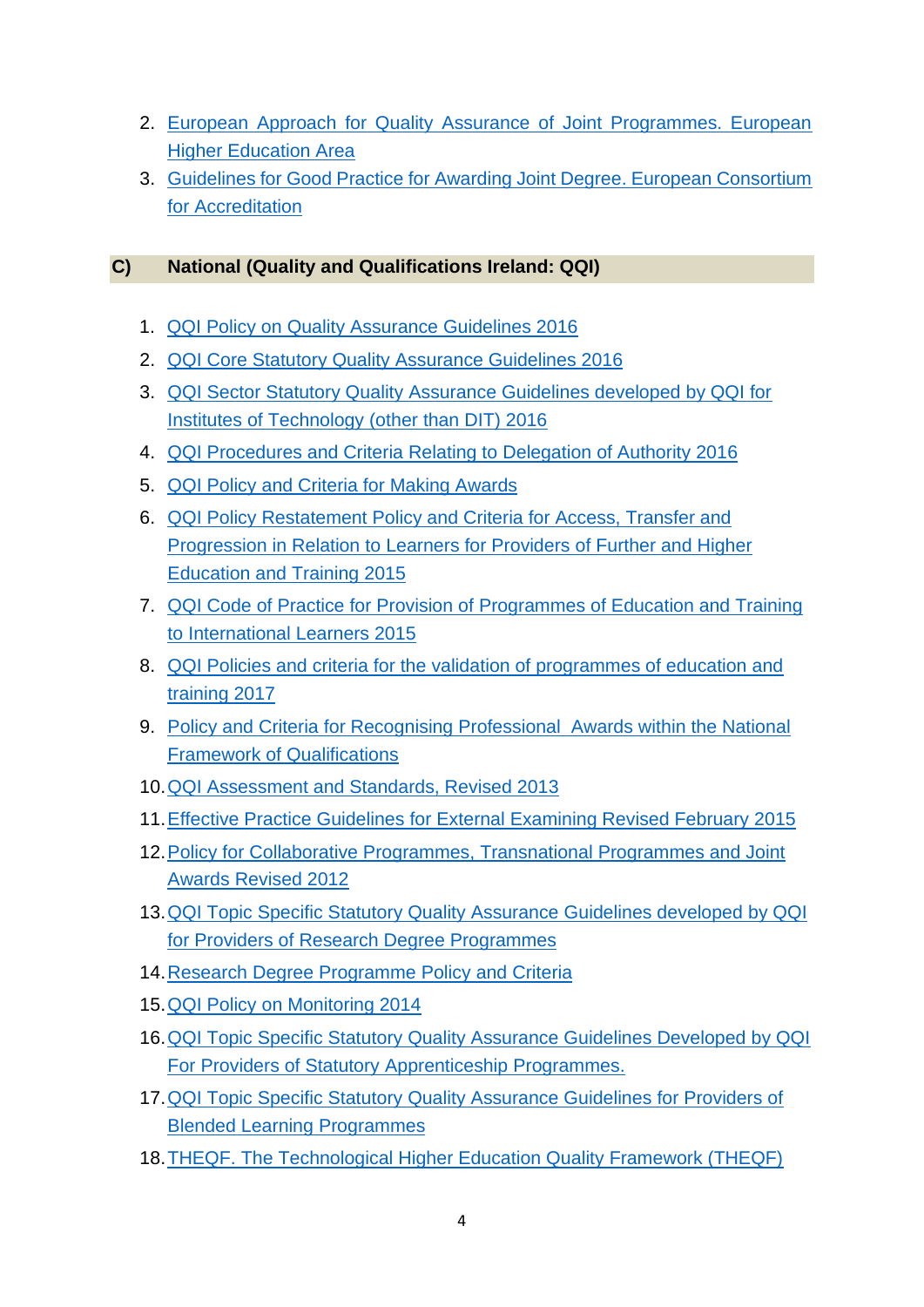### **C) National Framework of Qualifications**

- 1. [National Framework of Qualifications \(NFQ\)](https://www.qqi.ie/Articles/Pages/National-Framework-of-Qualifications-(NFQ).aspx)
- 2. [Understanding the National Framework of Qualifications \(QQI\)](https://www.qqi.ie/what-we-do/the-qualifications-system/national-framework-of-qualifications)

# **D) QQI Award Standards (adopted by TUS: Midlands Midwest)**

- 1. [QQI Policy for Determining Award Standards 2014](https://www.qqi.ie/Downloads/Policy%20for%20Determining%20Award%20Standards.pdf)
- 2. QQI Award Standards [Generic Higher Education and Training](https://www.qqi.ie/sites/default/files/media/file-uploads/Generic%20Major%20Awards%20-%20Awards%20Standards.pdf)
- 3. QQI Award Standards [Accountancy \(July 2014\)](https://www.qqi.ie/Downloads/Awards%20Standards%20Accountancy.pdf)
- 4. [QQI Award Standards –](https://www.qqi.ie/Downloads/Architecture%20-%20Awards%20Standards.pdf) Architecture (July 2014)
- 5. QQI Award Standards [Architectural Technology 2016](https://www.qqi.ie/Publications/Publications/Architectural%20Technology%20Awards%20Standards.pdf)
- 6. QQI Award Standards [Art & Design \(July 2014\)](https://www.qqi.ie/sites/default/files/2021-12/art-and-design-awards-standards.pdf)
- 7. [QQI Award Standards –](https://www.qqi.ie/Downloads/Business%20-%20Awards%20Standards.pdf) Business (July 2014)
- 8. [QQI Award Standards -](https://www.qqi.ie/sites/default/files/2021-12/computing-qqi-awards-standards.pdf) Computing (July 2014)
- 9. QQI Award Standards [Counselling and Physiotherapy \(May 2014\)](https://www.qqi.ie/sites/default/files/2021-12/counselling-and-psychotherapy-qqi-award-standards-2014.pdf)
- 10[.QQI Award Standards -](https://www.qqi.ie/sites/default/files/2021-12/engineering-awards-standards.pdf) Engineering (July 2014)
- 11.QQI Award Standards [English Language \(November 2018\)](https://www.qqi.ie/sites/default/files/2021-12/awards-standards-teaching-english-as-a-second-or-other-language-at-nfq-levels-6-9.pdf)
- 12.QQI Award Standards [For Pre-higher Education Foundation Awards for](https://www.qqi.ie/Publications/Publications/IFY%20Standards%20%20201115-LR3.pdf)  [International Students \(December 2015\)](https://www.qqi.ie/Publications/Publications/IFY%20Standards%20%20201115-LR3.pdf)
- 13.QQI Award Standards Award Standards [Nursing and Midwifery \(July 2014\)](https://www.qqi.ie/what-we-do/qqi-awards/qqi-awards-standards)
- 14.QQI Award Standards [Professional Master of Education \(PME\) Award \(May](https://www.qqi.ie/what-we-do/qqi-awards/qqi-awards-standards)  [2014\)](https://www.qqi.ie/what-we-do/qqi-awards/qqi-awards-standards)
- 15.QQI Award Standards [for Honours Bachelor of Laws and Master of Laws](https://www.qqi.ie/sites/default/files/2021-12/law-awards-awards-standards-qqi-14319-j.pdf)  [\(July 2014\)](https://www.qqi.ie/sites/default/files/2021-12/law-awards-awards-standards-qqi-14319-j.pdf)
- 16[.QQI Award Standards -](https://www.qqi.ie/sites/default/files/2021-12/science-qqi-awards-standards.pdf) Science (July 2014)
- 17.QQI Award Standards [Social Care Work \(July 2014\)](https://www.qqi.ie/sites/default/files/2021-12/social-care-work-awards-standards.pdf)